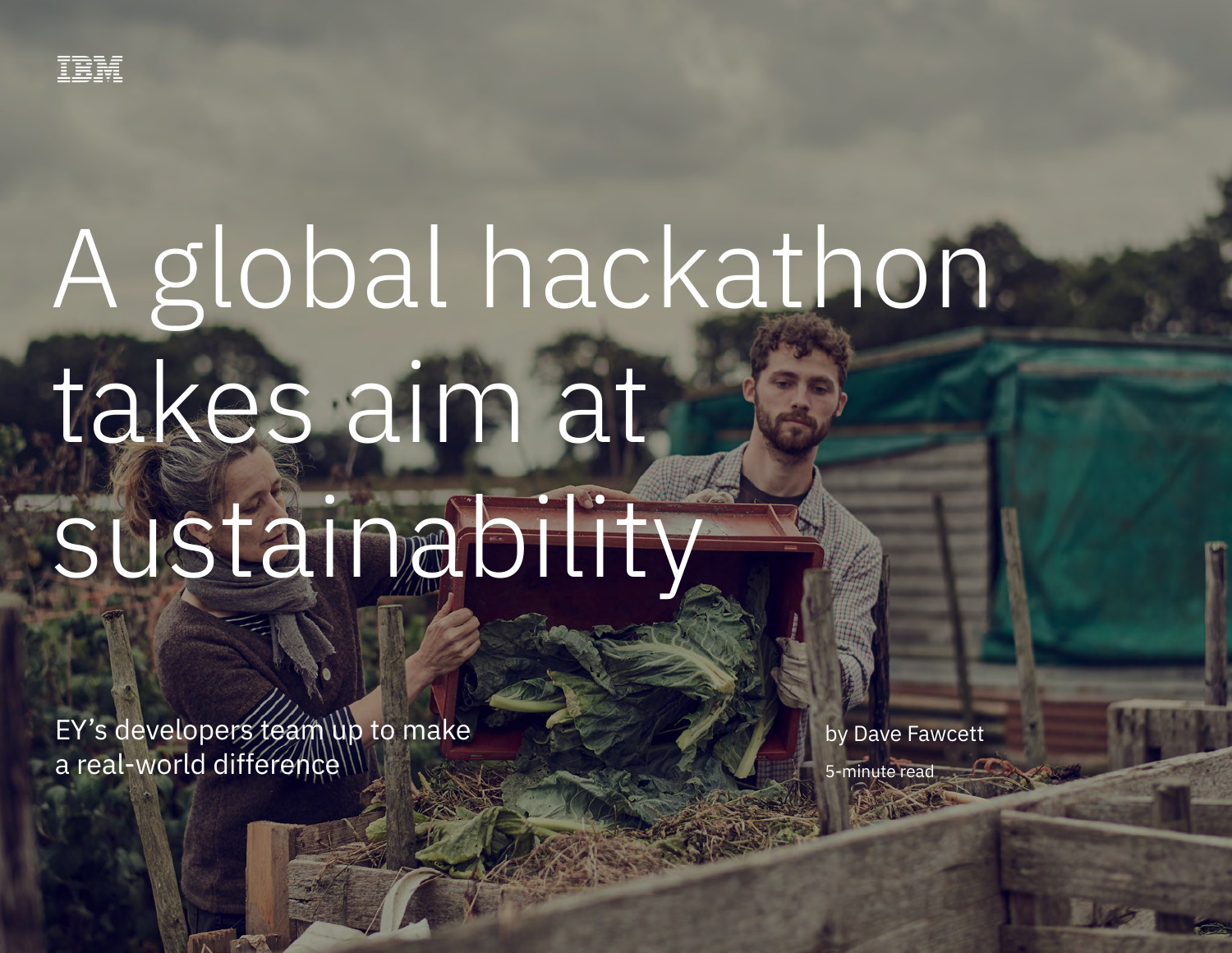hen Mayank Pandey moved from rural India to a more urban setting in Australia as a child, his parents were determined to hold onto the deeply held values that had grounded their lives. Perhaps most pervasive, he recalls, was the importance of maintaining a balance with nature. "The fact that my parents were so dedicated to recycling, composting, and other green practices had a huge impact on me growing up," he says. "That same mindset took root in me and has only grown with time" W



Today, as a Senior Technology Consultant at EY Oceania in Melbourne, Pandey is part of a development team that helps EY clients solve their business problems—an activity he considers both challenging and intrinsically rewarding. When he heard about a different kind of a challenge, a hackathon sponsored by EY and IBM focused on addressing global sustainability issues, something

clicked. "As a developer, I envisioned links between the technology I know and a cause that I care about," Pandey explains. "I saw it as a great opportunity to make a difference, and to learn something from the experience."

In a matter of weeks—and working on their own time—Pandey and his four developer teammates from around the world built a cloud-based solution that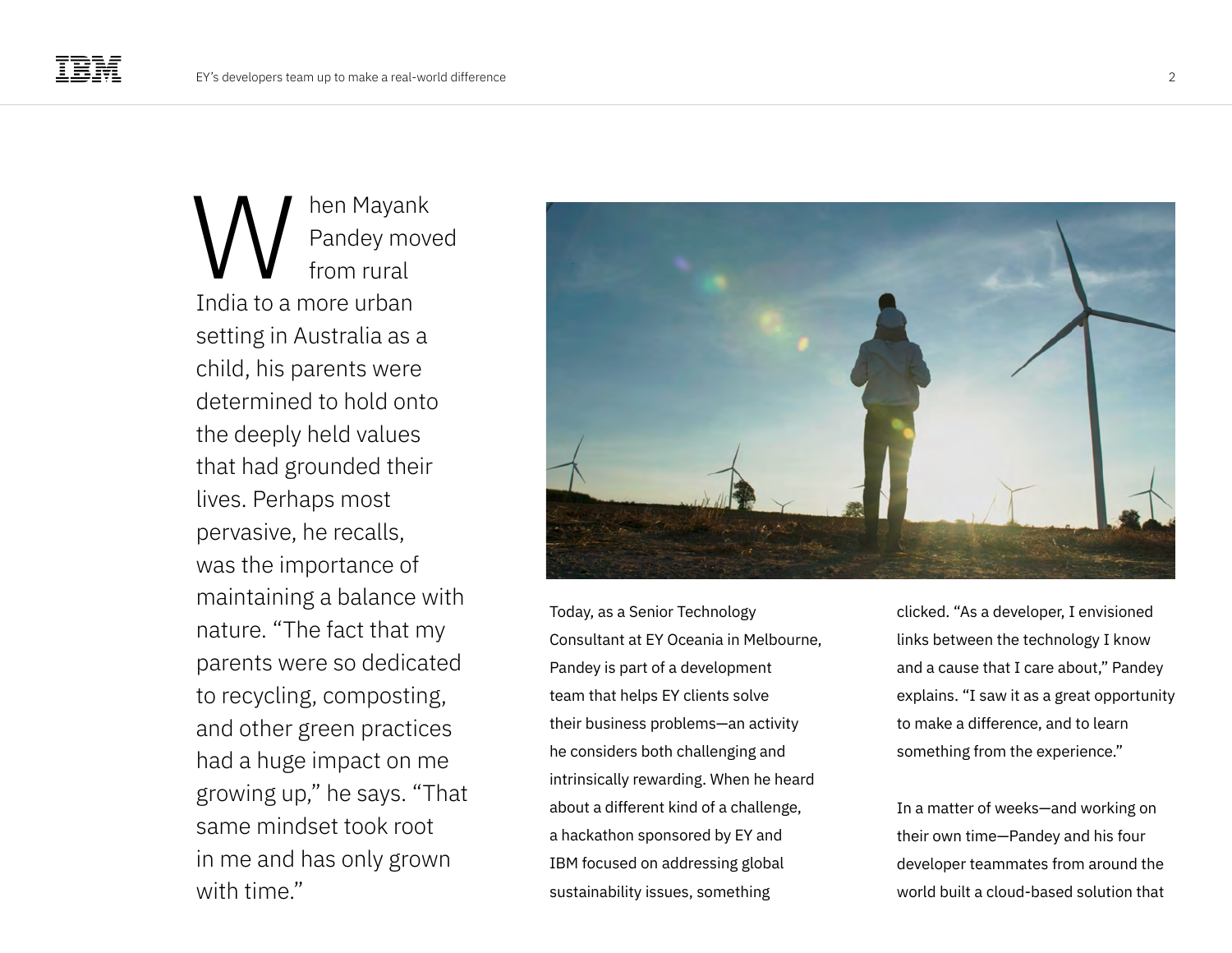uses AI to show consumers the carbon impact of the products they use in their everyday lives. The solution, which they call No More Ripe Bananas, was one of 24 submissions from over 1,200 EY employees that took up the challenge, and was selected as a finalist.

The backdrop of the hackathon challenge is EY's strong alliance with IBM, which is both highly collaborative in nature and intensely focused on sustainability and other ESG-oriented motivated initiatives. Within EY, the driving force behind the hackathon is a globally distributed developer support team known as the IBM TechHub@EY. As part of their longstanding alliance, IBM and EY created the IBM TechHub@ EY to make it easier for EY developers around the world to access IBM's open hybrid cloud platform, AI offerings, and other transformative technologies. Tools and skills enablement are central to its mission.

Generated sustainability app submissions

Participants voluntarily completed

1,200

from EY developers from around the world

23,000

hours of product-specific training over 4 weeks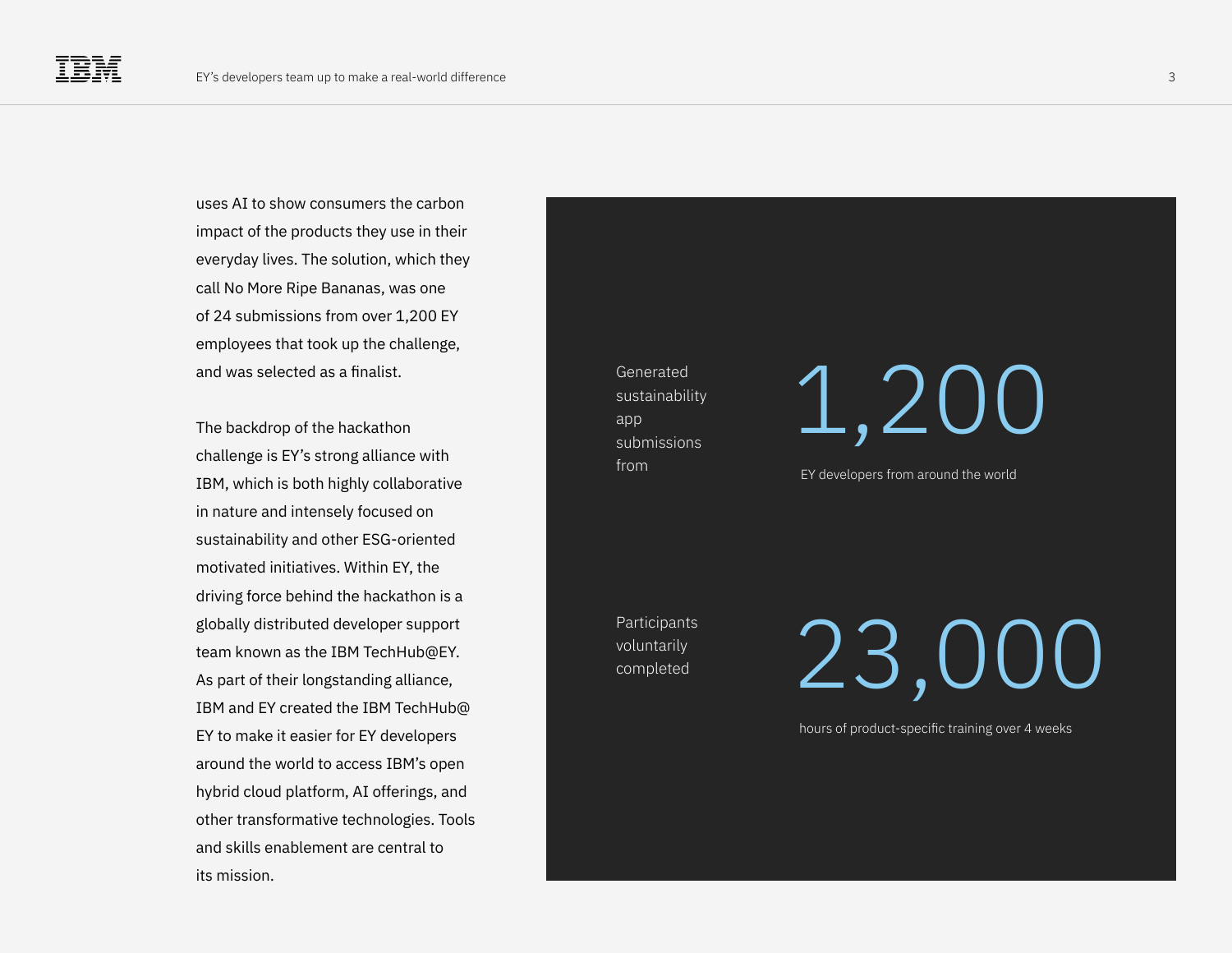## Building skills and solving problems

To Brad Artigue, the IBM TechHub@ EY Global Leader, the Call for Code Global Sustainability Challenge—the hackathon's official name—proved particularly effective at addressing a perennial challenge for all companies: giving employees the chance to build their skill sets. "One of the best ways to motivate people to experiment with new technologies is to present opportunities they wouldn't normally have, around issues they care deeply about," Artigue explains. "We see the Call for Code as a big success because it unleashed their problemsolving instincts, while providing them with powerful tools and training to

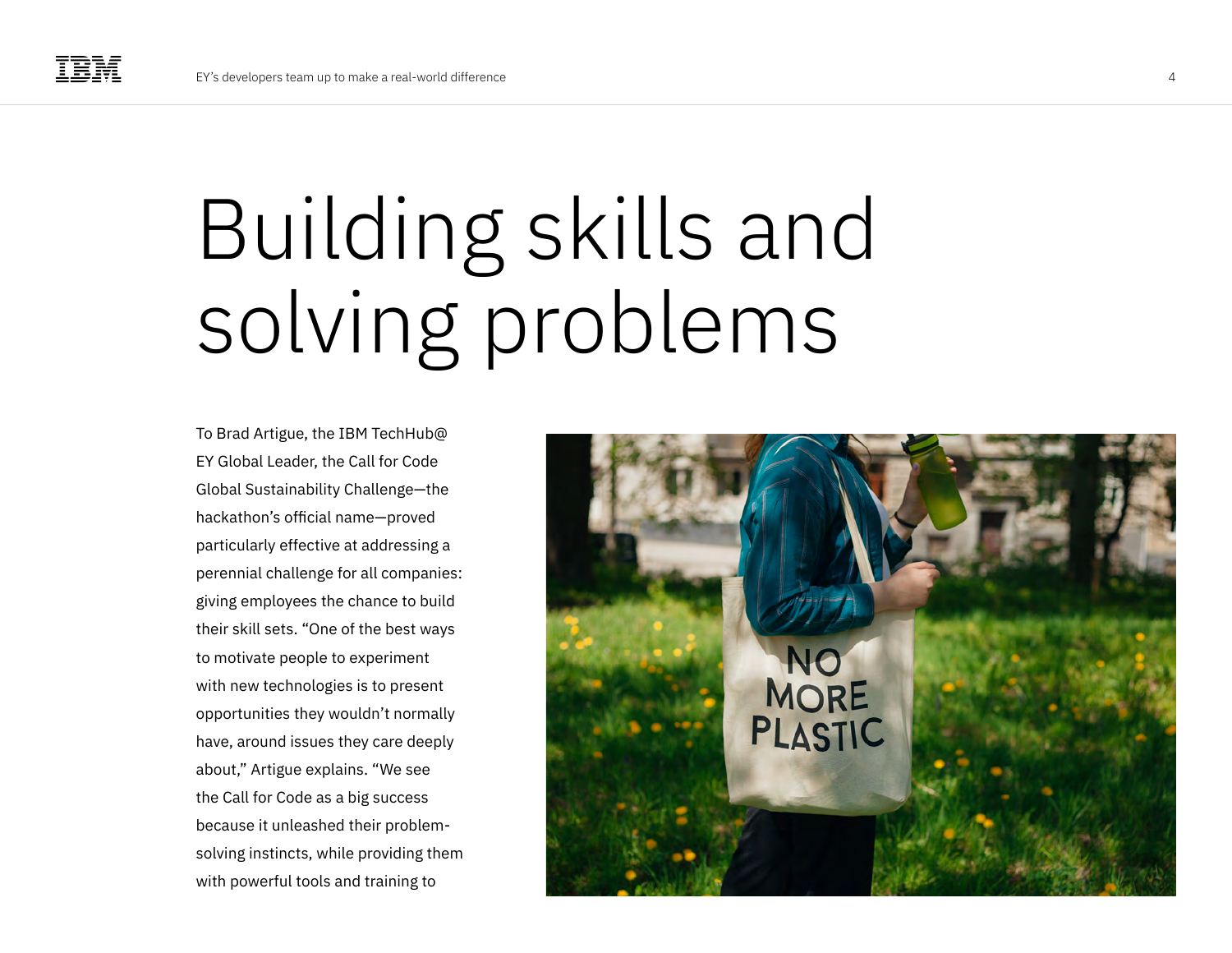collaboratively build solutions, and the [IBM Hybrid Cloud](https://www.ibm.com/cloud) platform to make them available anywhere in the world."

Ultimately, the fact that EY participants voluntarily completed 23,000 hours of product-specific training over four weeks—again, all on their own time stands as a testament to the power of sustainability as a motivating factor. But there's also another harder-to-measure dimension of the project where the outcome exceeded expectations: call it global team building.

By design, EY gave participants the freedom to seek out and form their own teams from its global network of developers. On a practical level, this approach served to promote a culture of global collaboration among employees. But it also tapped into the powerful notion that solving "borderless" problems—like climate change and environmental

"One of the best ways to motivate people to experiment with new technologies is to present opportunities they wouldn't normally have,around issues they care deeply about."

**Brad Artigue**, Global Leader, IBM TechHub@EY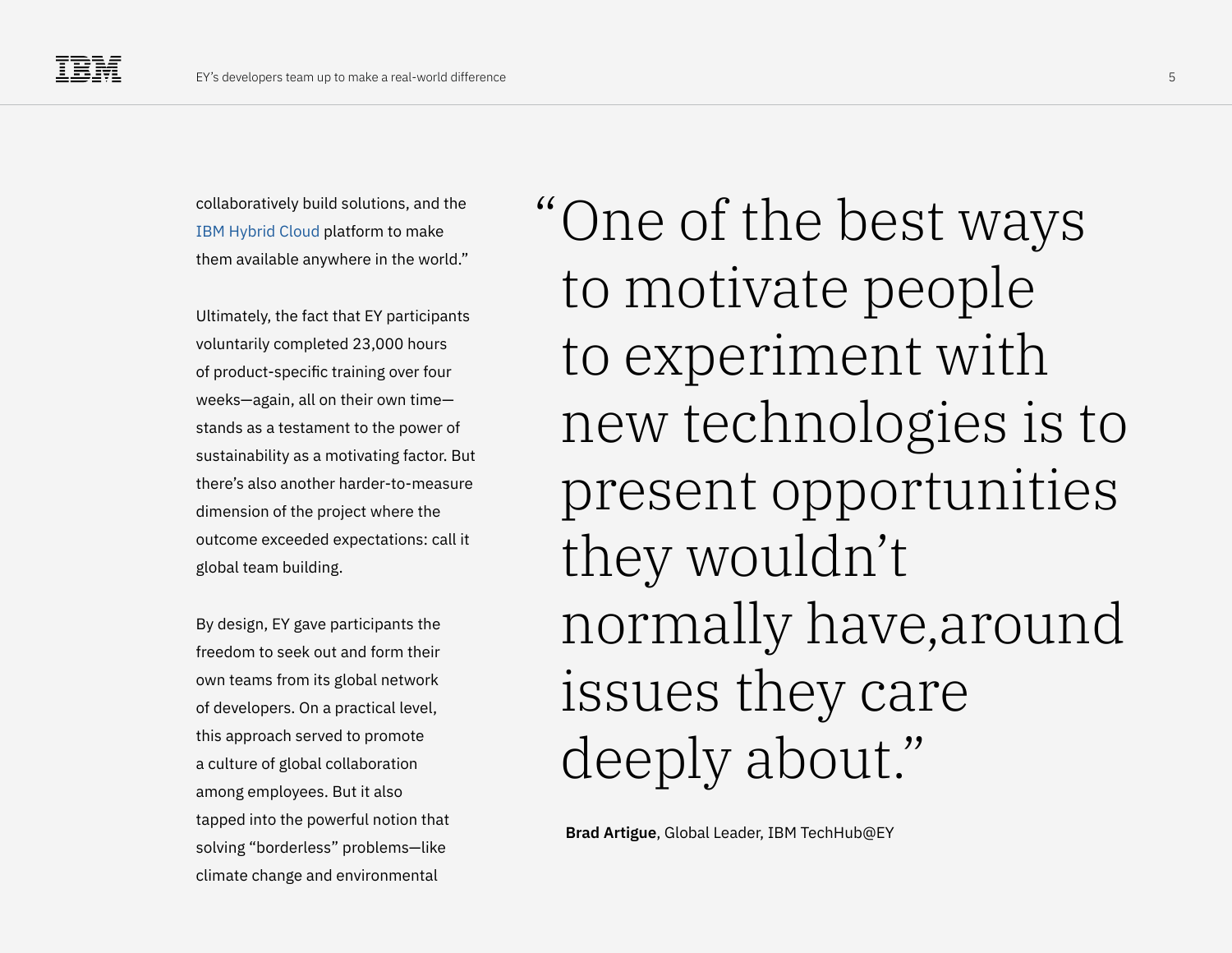sustainability—requires innovation and teamwork that transcend borders.

Take the case of Anthony Wong, an EY data analytics consultant in Auckland, New Zealand who saw the challenge as a hands-on opportunity to learn more about sustainability issues. Eating lunch with coworkers in the company cafeteria, Wong was struck by not only the food that was discarded, but also the plastic plates and cups that overflowed their bins. "It troubled me that I didn't really know where it was all going, and the idea that our food consumption habits were contributing to a global problem," he says. "And that's exactly why I joined this challenge."

His project team—hailing from New Zealand, Australia and the Philippines found they had a lot in common, like a shared reliance on takeout food during the pandemic and a general revulsion at its unnecessary packaging. More importantly, though, they shared a common determination to design their solution with a laser focus on the end user experience. "We didn't want to fall into the trap of developing something 'gee wiz' that wasn't as impactful as it could be," Wong explains.

That, says Wong, was where the diversity of the team members' backgrounds proved valuable. "All members of the team brought in their own local experiences and situations

to define what the solution did and how information was presented," he explains. "The fact that we were able to incorporate so many different perspectives made it a better solution." Known as Sussit, their team's solution was declared the hackathon's winner.

Sussit uses crowd-sourced data and cloud-based AI models to rate eateries on the overall sustainability of their practices, ranging from where they source their food to the use of compostable packaging. By helping consumers figure out—or "suss"—how well various eatery options align with their personal sustainability priorities, the Sussit app empowers consumers to put their values into action.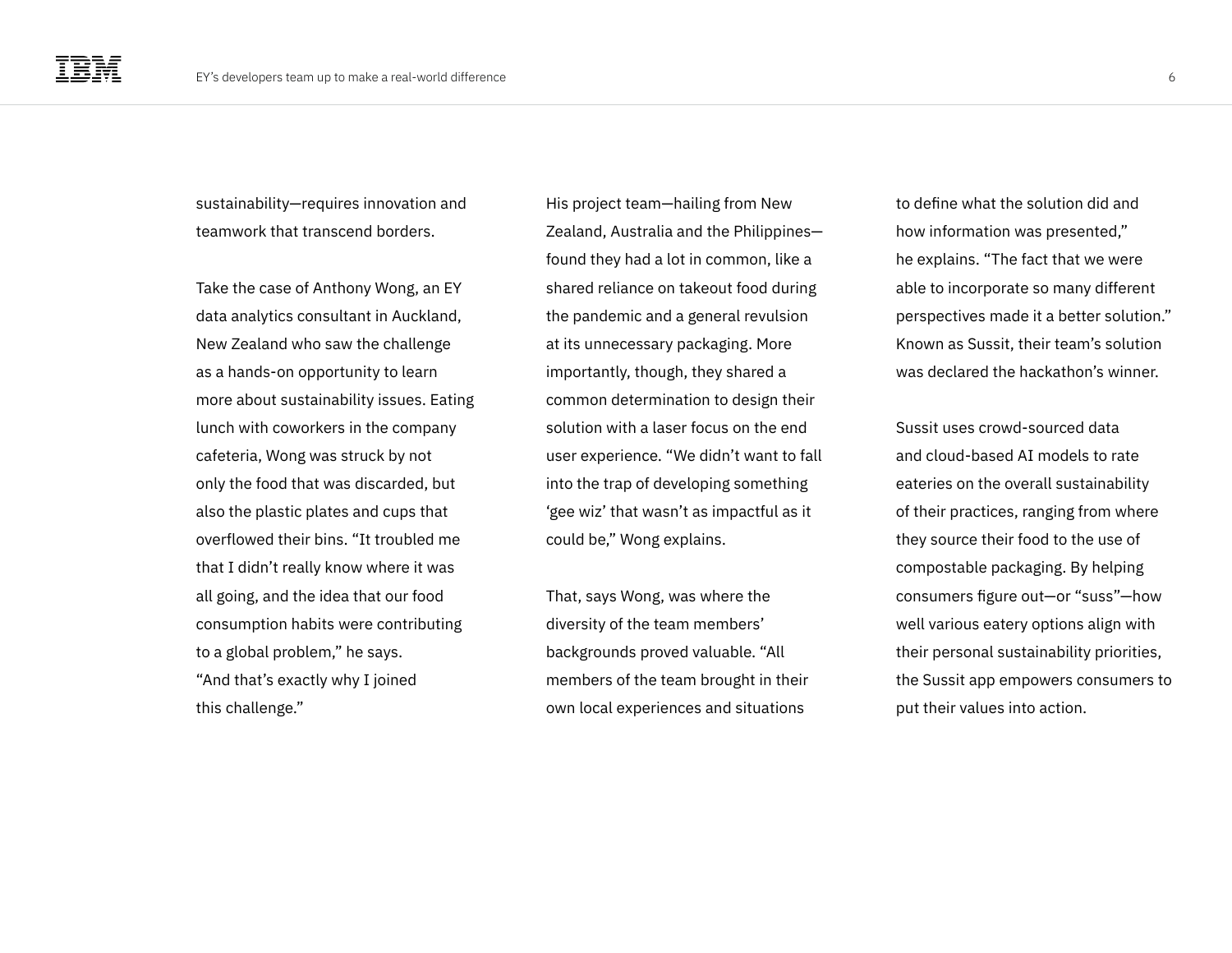### A platform for innovation

As post-project discussions revealed, the same instinct—acting on a personal interest in environmental, social and governance (ESG) causes—was also a major motivating factor for the hackathon's participants. But certainly not the only one. At the core of most developers' identities is an urge to create and experiment. To that end, one of the core functions of the IBM TechHub@EY is to provide developers with a platform to access a broad range of IBM tools and technologies, including those they wouldn't ordinarily encounter in the course of their "day job."

To further support this immersion in new technologies, IBM TechHub@EY also provided participants with access to technical assistance and workshop-

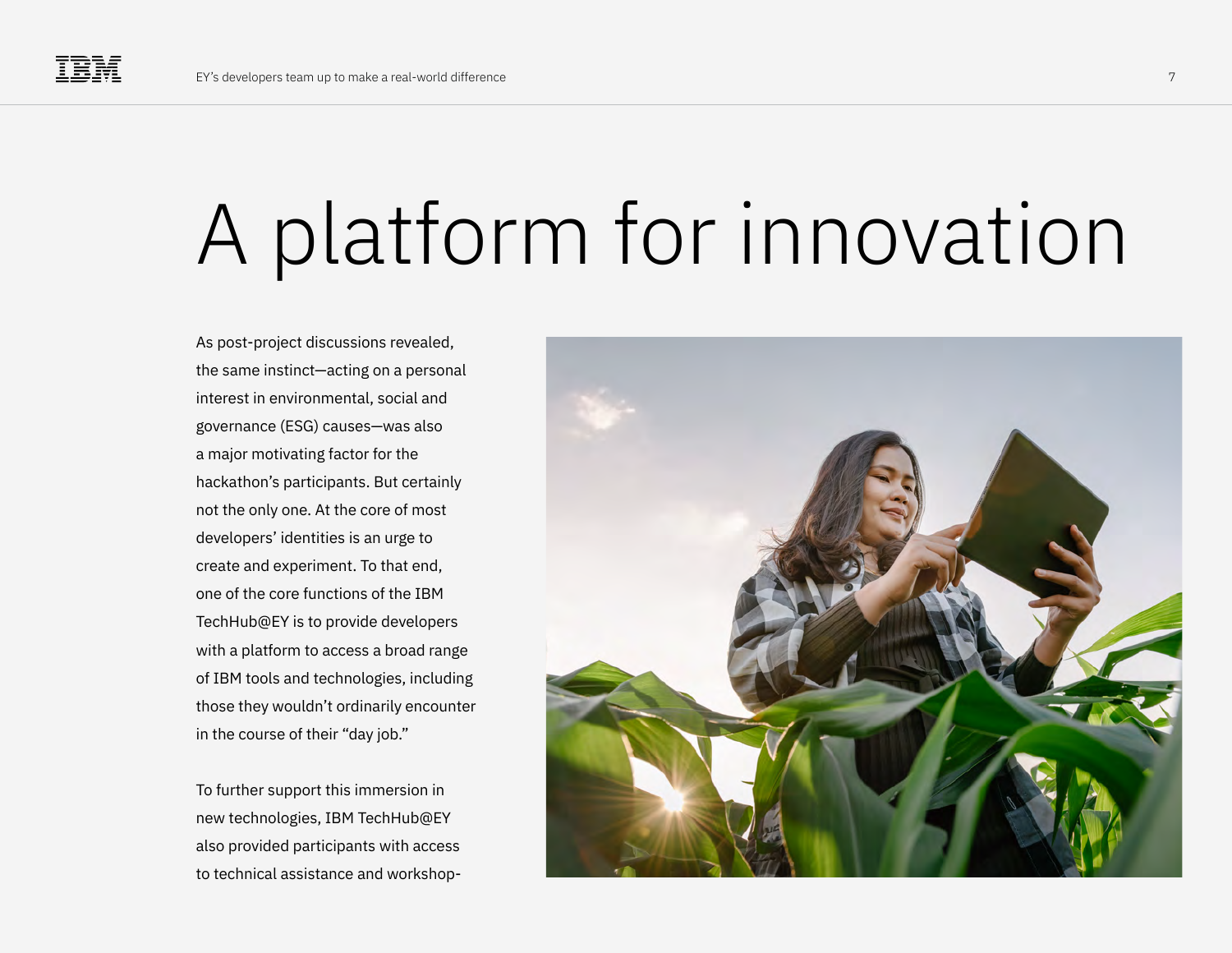based training when they needed it. It was through this combination of technology, tools and training that EY sought to create a fertile ground for innovation.

Few solutions exemplified this spirit in action like Project Net Zero, another hackathon finalist. Developed by a pair of EY innovation engineers from southern India, the solution is designed to provide a kind of X-ray view into a company's carbon-reducing efforts, with a scorecard to match. What sets the solution apart is the comprehensive and sophisticated approach it takes to both validate and incentivize each company's sustainability activities.

Companies seeking to establish their green credentials begin by submitting empirical information—the evidence into the app. Once ingested, Project Net Zero uses machine learning (ML) models to both verify the information and, in the We see the success of the "Call for Code Challenge as a great example of how global teams are best equipped to solve global challenges like sustainability."

**Steve Varley**, Global Vice Chair of Sustainability, EY

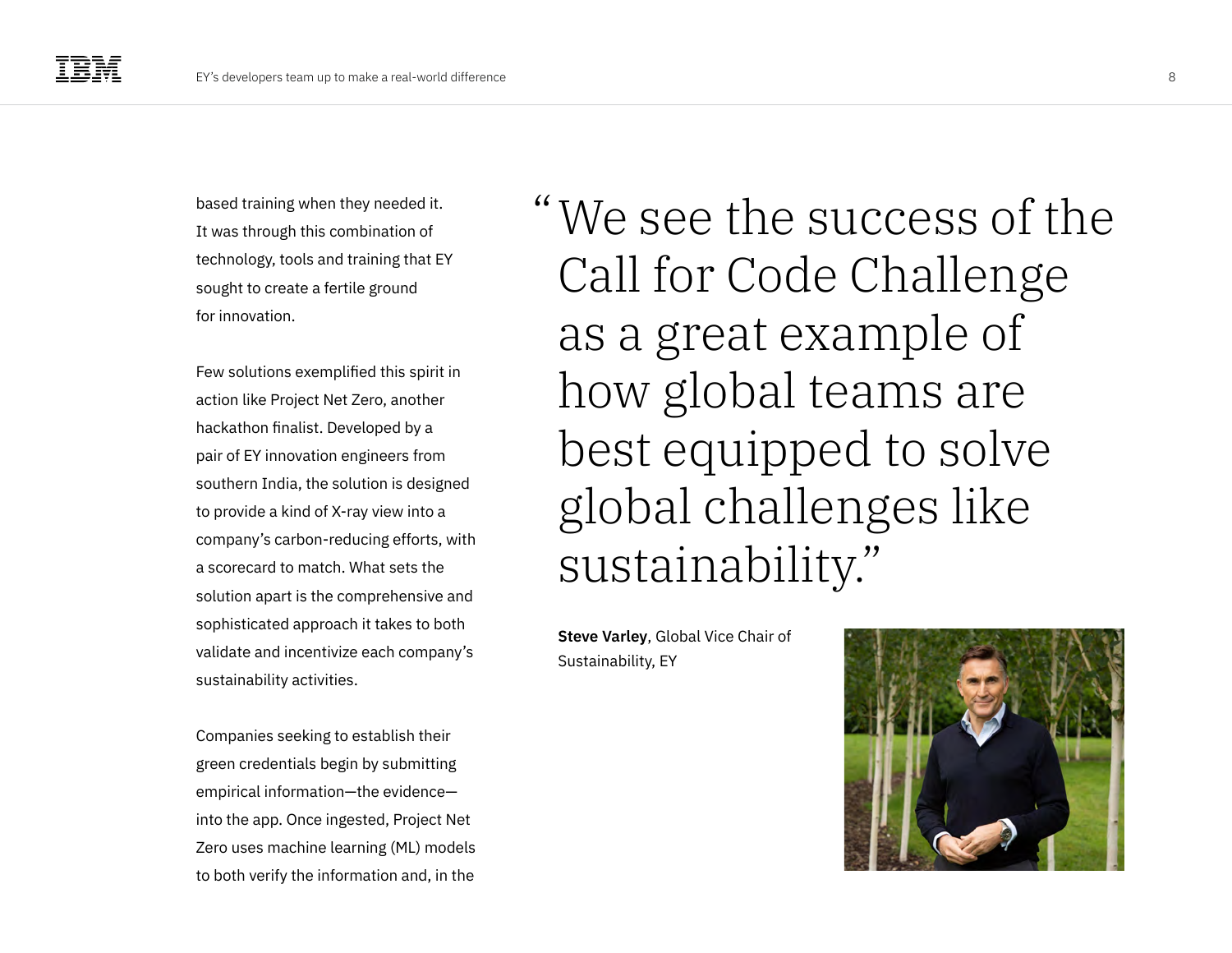process, assign what it calls a carbon reduction index (CRI) value. On the basis of that calculation, the app then issues crypto tokens called ZeroCarb Coins that are recorded on an IBM blockchain ledger. According to Nandu Krishna, one of the app's developers, this two-track approach "helps companies identify where they need to invest to improve their sustainability practices, while also providing a way to generate 'green' capital to support these investments."

EY's decision to run a sustainabilitythemed hackathon is entirely

consistent with the broader societal values espoused in its corporate motto: "Building a better working world." But it goes further. Underlying the company's ESG vision is the deeply held conviction that while sustainability may be a matter of responsibility, it's also a huge source of opportunity—for EY and for its customers.

One strong indicator of this commitment was EY's 2020 decision to create the role of Global Vice Chair of Sustainability—a first amongst the Big Four. In that role, Steve Varley helps EY clients create business value from

sustainability, while also leading the company's overall environmental sustainability strategy. To Varley, the hackathon challenge represents the kind of collaborative innovation that's critical to unlocking the value of sustainability. "The key impetus for sustainability is business value, whether it's improving energy efficiency, rethinking supply chains or reinventing business models," says Varley. "We see the success of the Call for Code Challenge as a great example of how global teams are best equipped to solve global challenges like sustainability."

All members of the team brought in their own local experiences "and situations to define what the solution did and how information was presented. The fact that we were able to incorporate so many different perspectives made it a better solution."

**Anthony Wong**, Data Analytics Consultant, EY